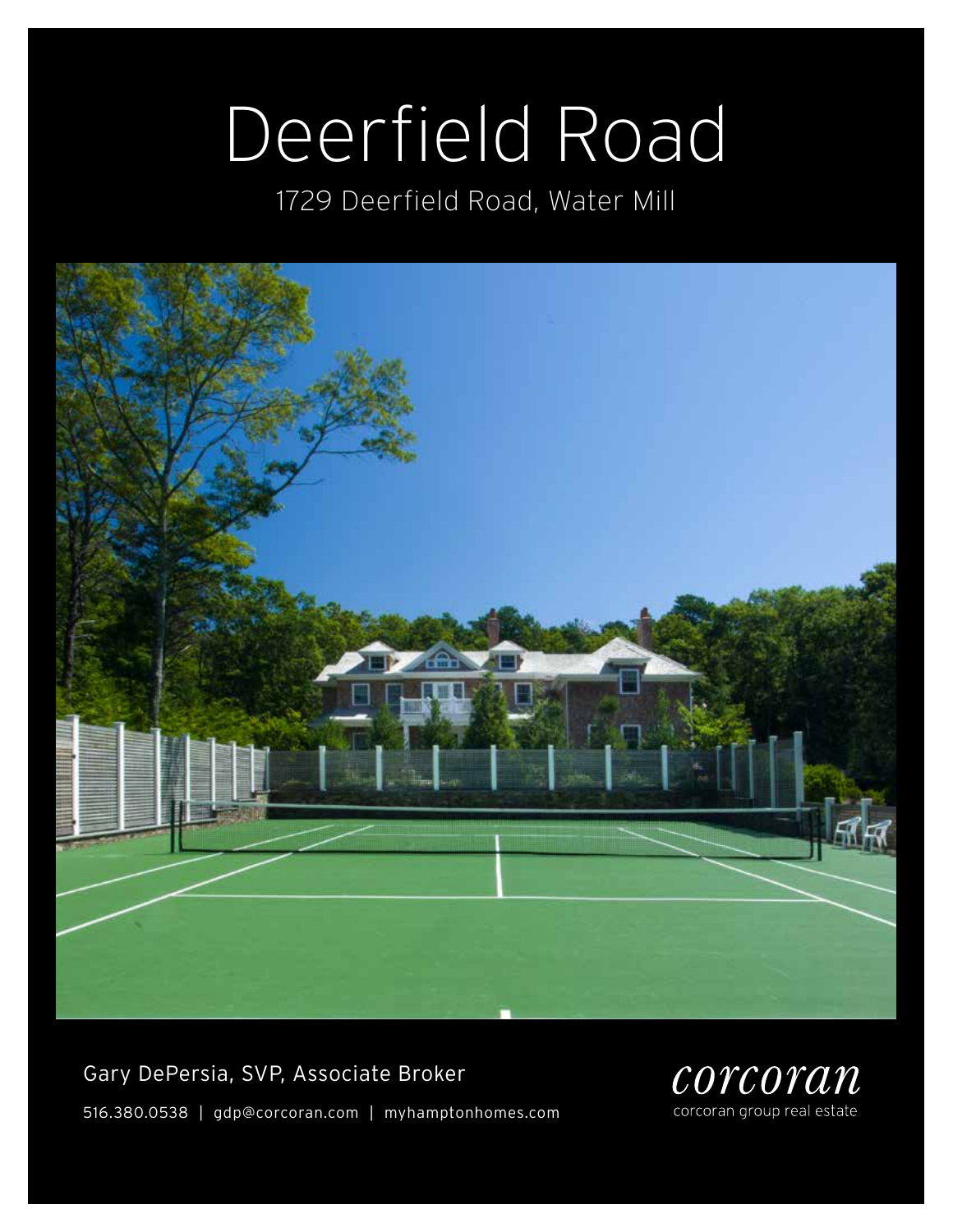#### deerfield road

Water Mill. Bold strokes, consummate detail and copious amenities are just a few of the reasons to preview a recently completed traditional on 2 acres off Deerfield Rd. Superlative new construction offers 6,500 SF+/- of living space as a paneled entry leads to formal living room with fireplace and a formal dining room augmented by a butler's pantry. The expansive kitchen wing includes professional appliances and breakfast area and opens to its own living room with fireplace. Upstairs the master suite is a sanctuary unto its own with private terrace and luxurious bath complete with shower room and deep slipper tub. Four guest suites complete the second floor. A elevator connects to the lower level where 2 staff bedrooms, full bath and recreational areas await. Outside, the resort like grounds offer a pool with spa and waterfall as well as a full size all weather tennis court. A garage and full audio-visual system complete this new offering on very desirable Deerfield Road.

Co-Exclusive. WEB# 42916





| <b>Property Details / Amenities / Features</b>                                                                                                            |                                                                                                                                                                                                                                |                                                                                                                                                                                    | First Floor                                 |
|-----------------------------------------------------------------------------------------------------------------------------------------------------------|--------------------------------------------------------------------------------------------------------------------------------------------------------------------------------------------------------------------------------|------------------------------------------------------------------------------------------------------------------------------------------------------------------------------------|---------------------------------------------|
| - Built In 2011<br>- Traditional<br>$-6,500$ SF+/-<br>- 2 Acres<br>- 2 Stories<br>- 7 Bedrooms<br>- 8 Full / 1 Half Bathrooms<br>- Cedar Shingle Exterior | - 3 Fireplaces<br>- Geothermal Heat (5+/- Zones)<br>- Central Air Conditioning<br>- Well Water<br>- 24+/- Zone Irrigation System<br>- Alarm Installed<br>- Elevator<br>- White Oak Flooring                                    | - Pre-Wired for CAT5/Audio/Video<br>- Full Finished Basement<br>- 20'x75' Heated Gunite Pool<br>- 60'x120' E/W All Weather Tennis<br>- Attached 2-Car Garage<br>- Private Driveway | Jr. Master<br>Bedroom<br>Living<br>Room     |
| - Panelled Entry Foyer<br>- Living Room with Fireplace<br>- Formal Dining Room with<br><b>Butlers Pantry</b>                                              | First Floor<br>- Eat-In Kitchen with:<br>- Wolf Range<br>- Asko Dishwasher<br>- Sub Zero Refrigerator<br>- Viking Microwave<br>- Viking Wall Oven<br>- Viking Warming Drawers<br>- Breakfast Room<br>- Great Room w/ Fireplace | - Powder Room<br>- Mud Room<br>- Pool Lounge with:<br>- Bar<br>- Full Bathroom                                                                                                     | Foyer<br>Bath<br>و پر د<br>Covered<br>Porch |
| - Open Foyer w/ Sitting Area                                                                                                                              | Second Floor<br>- Master Suite with:<br>- Private Terrace<br>- Fireplace<br>- Master Bathroom with:<br>- Open Shower<br>- Deep Slipper Tub                                                                                     | - Laundry with Whirpool Duets<br>- (4) Additional Guest Suites                                                                                                                     |                                             |
| - Theater<br>- Full Bathroom                                                                                                                              | Lower Level<br>- Gym<br>- Storage and Mechanical Rooms                                                                                                                                                                         | - (2) Guest Bedrooms with<br>Shared Bathroom                                                                                                                                       |                                             |

Front Exterior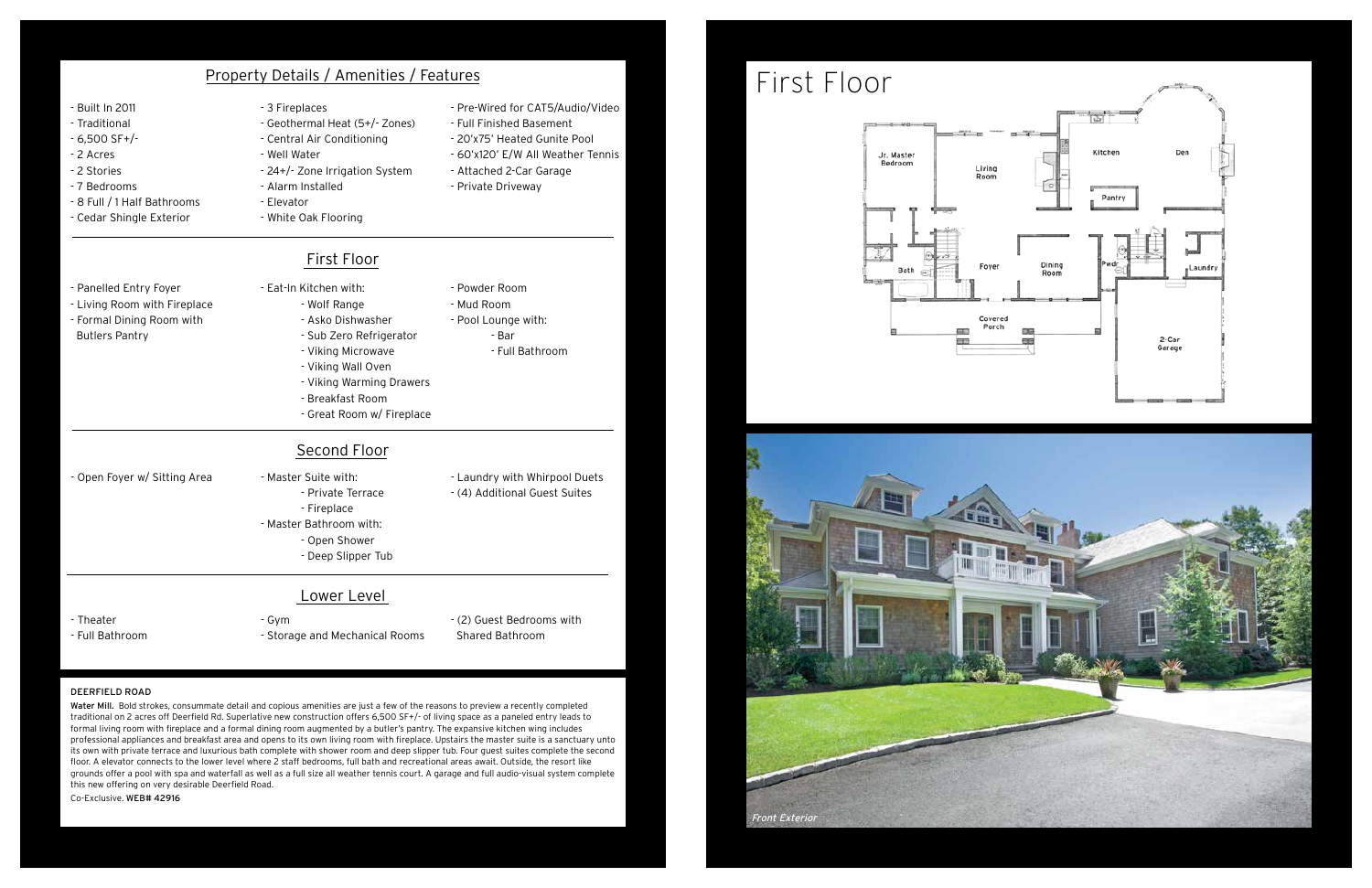



### Second Floor

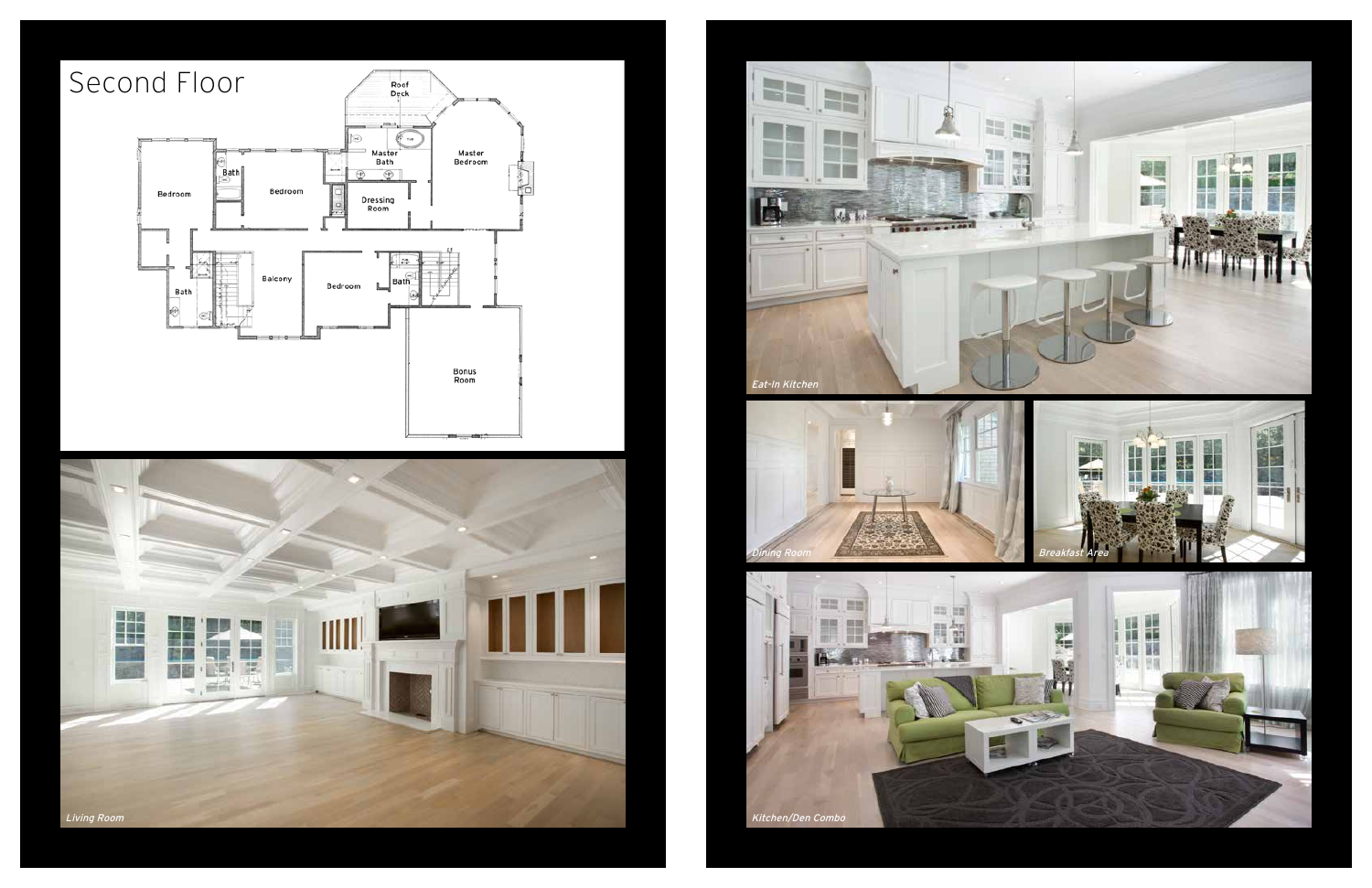